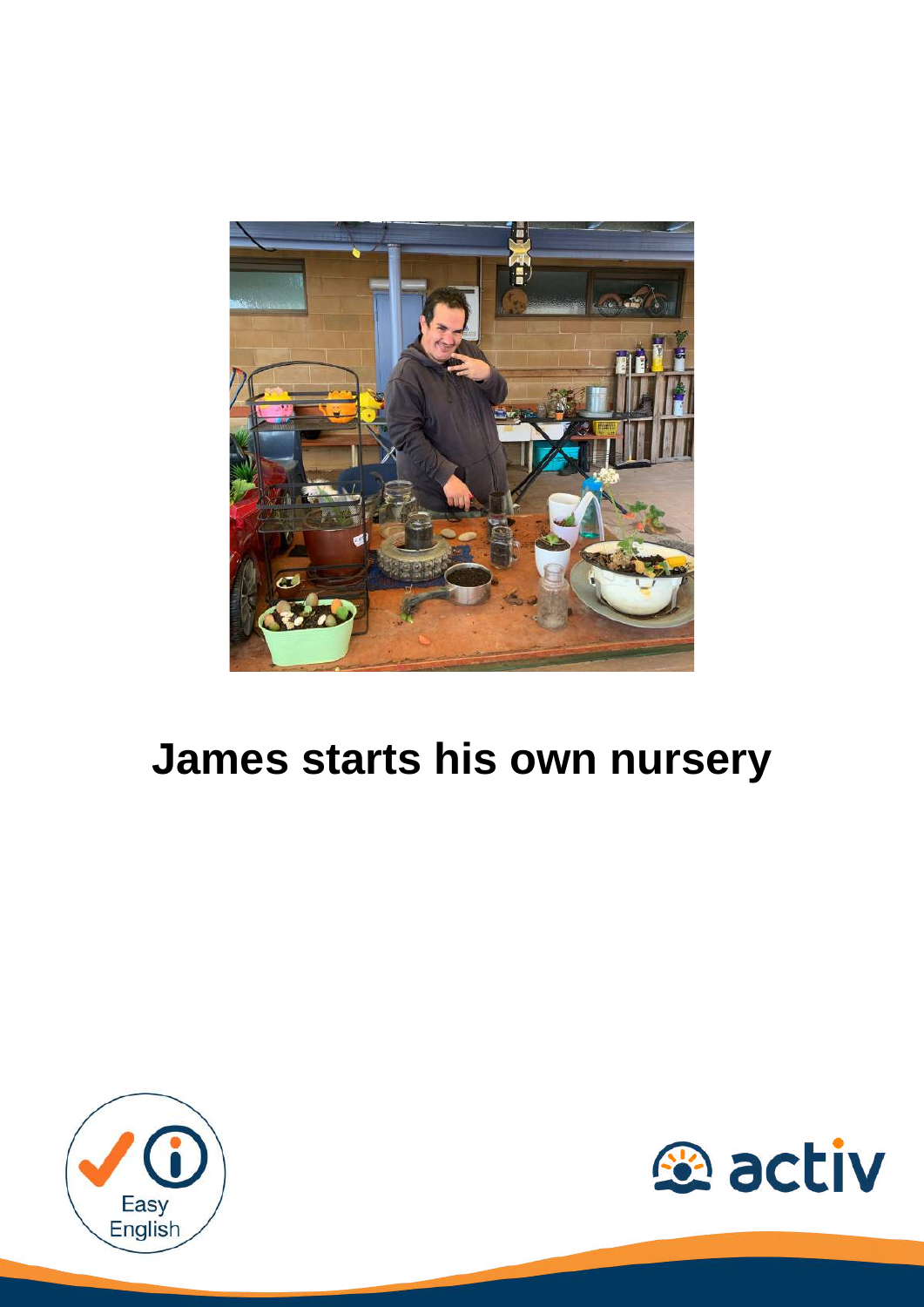

The words **we** and **us** in this book mean Activ.

### **Hard words**



This book has some hard words.

The first time we write a hard word

- the word is in **blue**
- we write what the hard word means.

#### **You can get help with this book**



You can get someone to help you

- read this book
- know what this book is about



• find more information.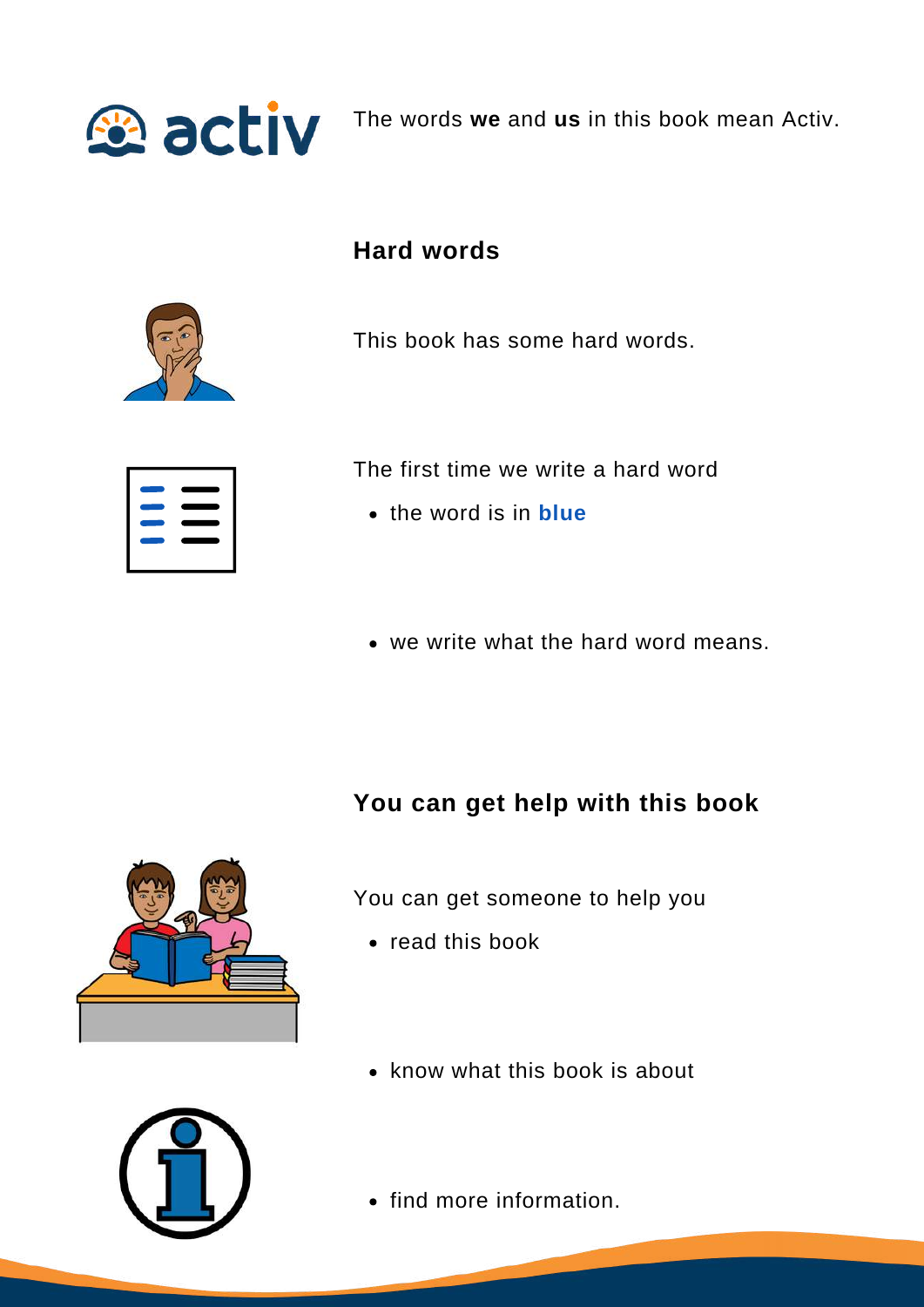**About James**



James lives in Kalgoorlie in Western Australia.

James is an Activ **supported employee**.



Supported employees are people who we help to find and keep a job.



James has been an Activ supported employee for more than 10 years.



James has always loved gardening.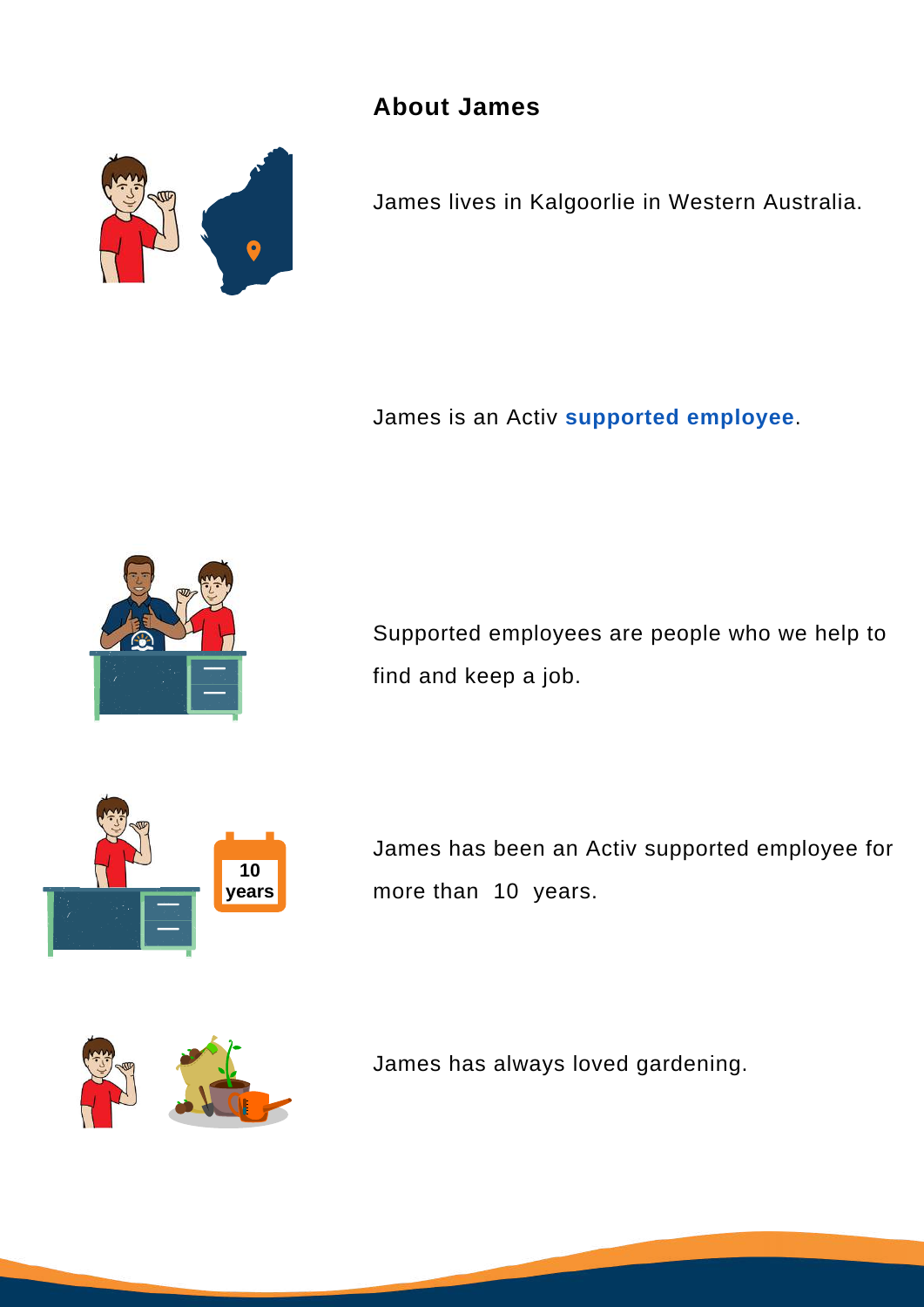#### **About James' nursey**



James has started his own **nursery**.



A nursery is a place that sells plants.



James has had his nursery for about 3 years.

James' nursey is called James' Rustic Nursery.



James sells his plants at markets and at Activ in Kalgoorlie.



James uses many things for pots.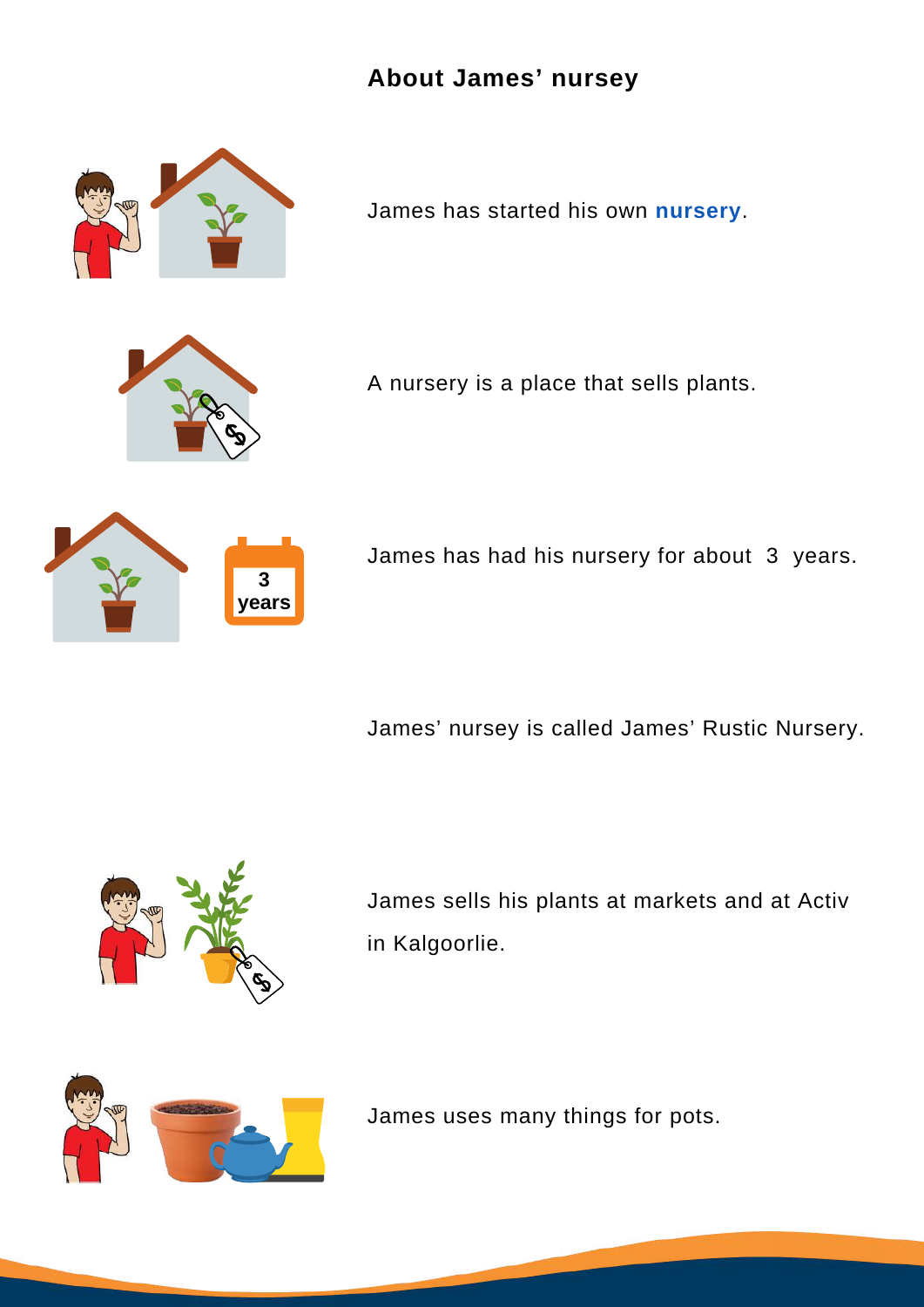

## Things like

- hats
- boots



 $\bullet$  fire extinguisher



- $\bullet$  tea pots
- dolls



James likes looking for new ideas for his nursery.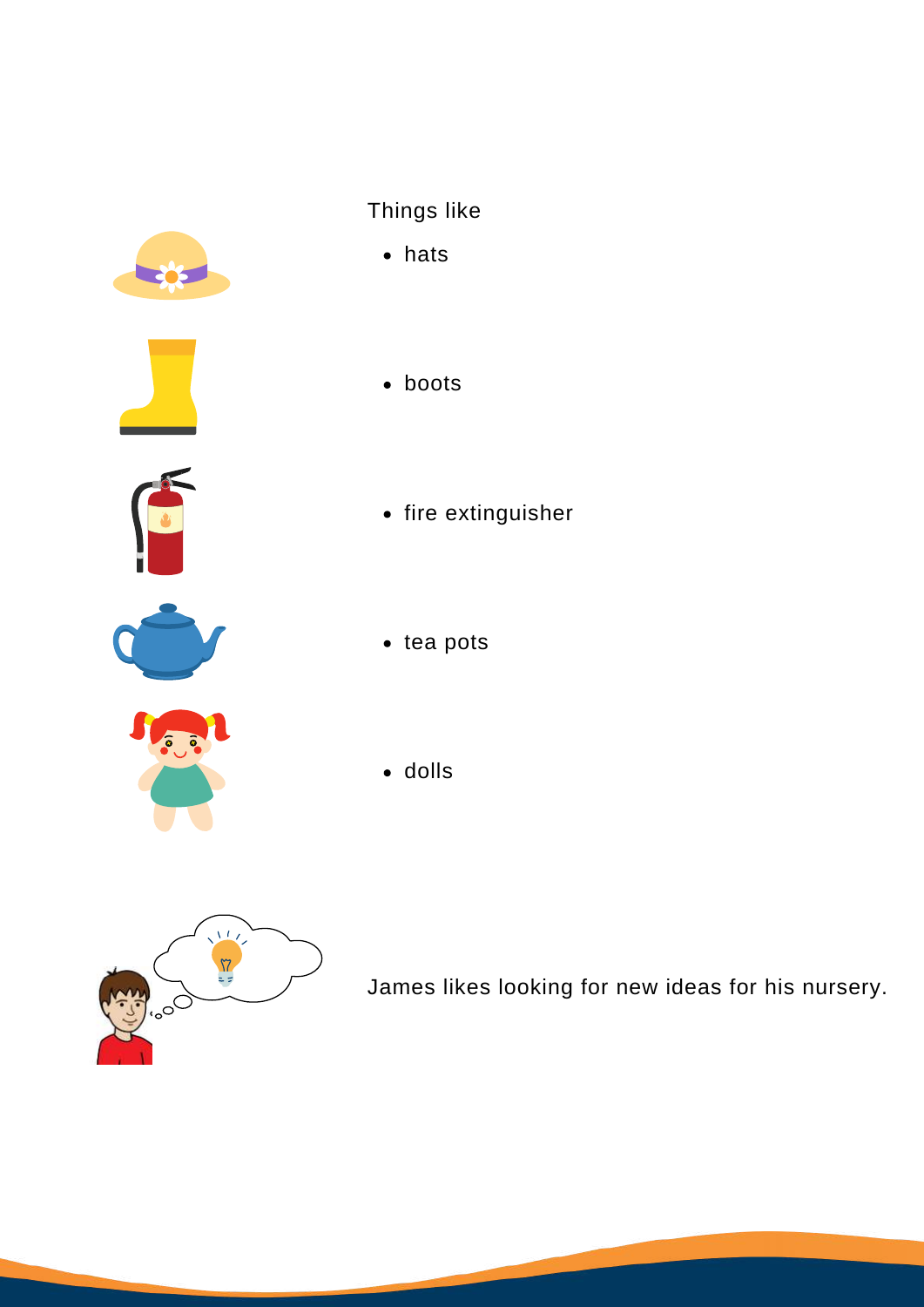#### **James learns new things**



James has learnt new things with his Activ staff to help him with his nursery.







Like

- Making a **budget**
- Making business cards
- Using Facebook



A budget is a plan to make sure you have enough money.



James has also learnt how to grow plants from being a supported employee at Activ.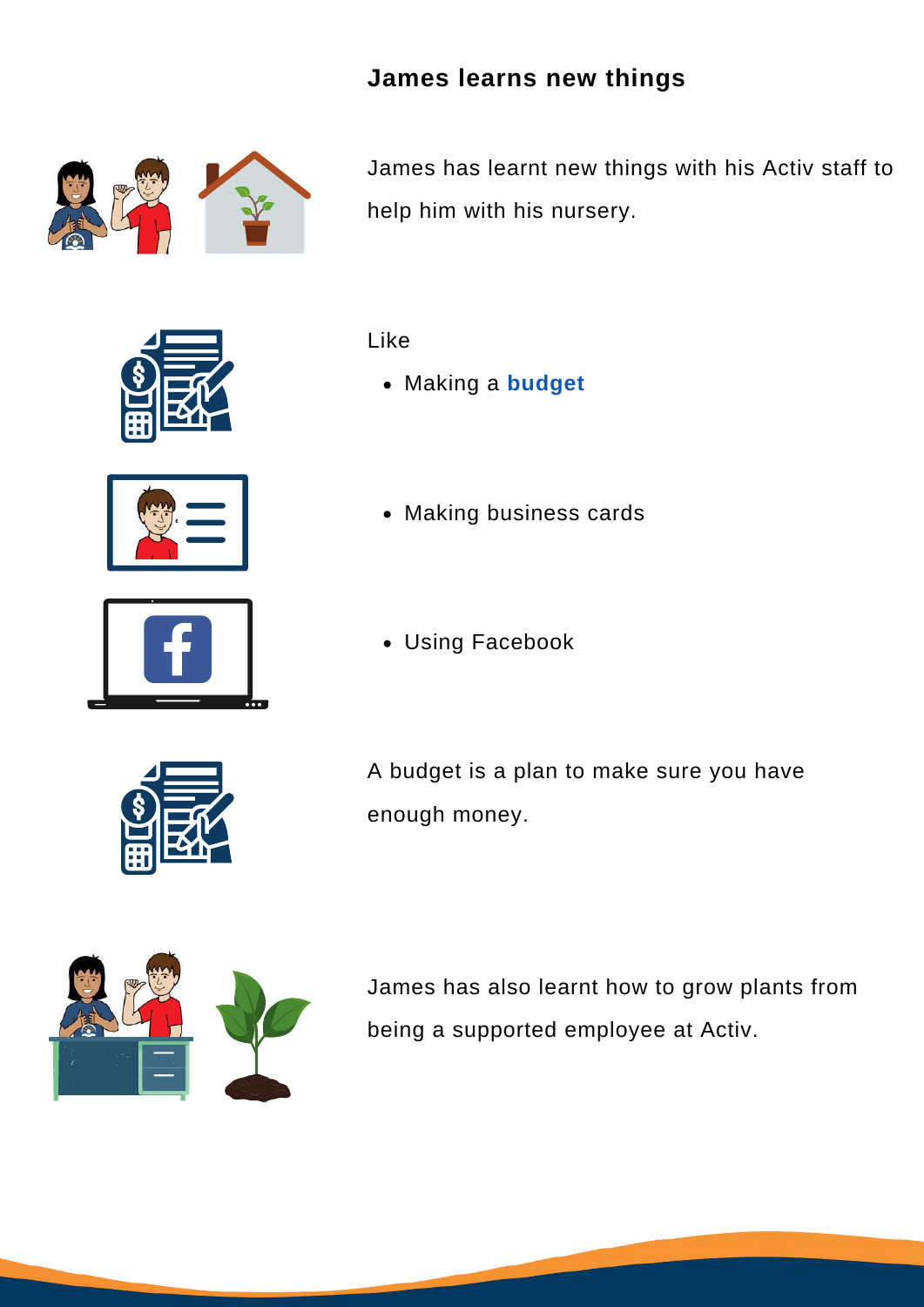### **Raelene helps James**



Raelene is James' boss at Activ.



Raelene is happy that James started his nursery.



Raelene helps James with his nursery.



Raelene helps James with things like

- planting
- buying supplies



- finding pots
- using the computer
- selling plants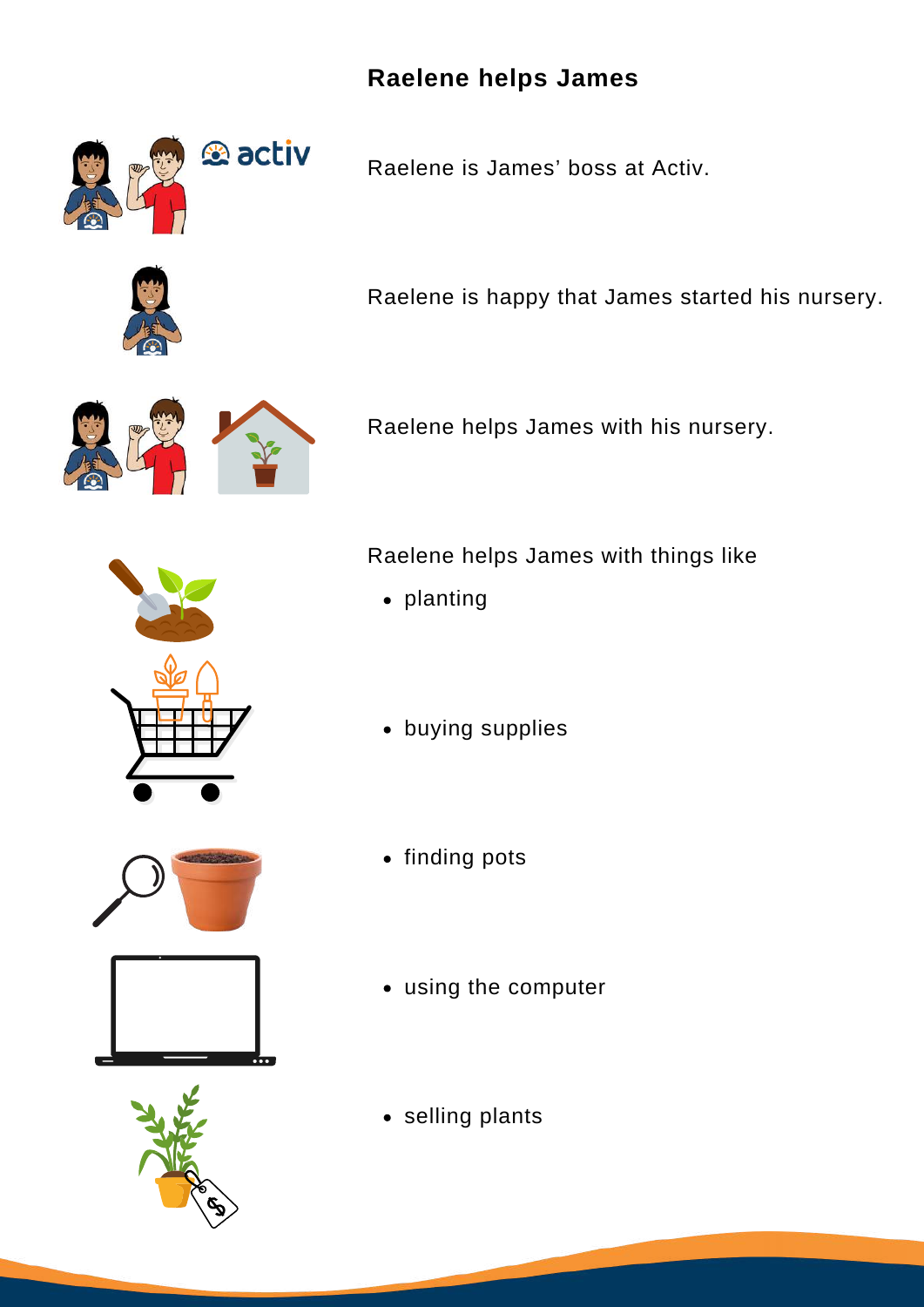

# **James' goals**



James wants the nursery to get bigger.



James wants to sell more plants.

James says that anyone can start gardening if they try.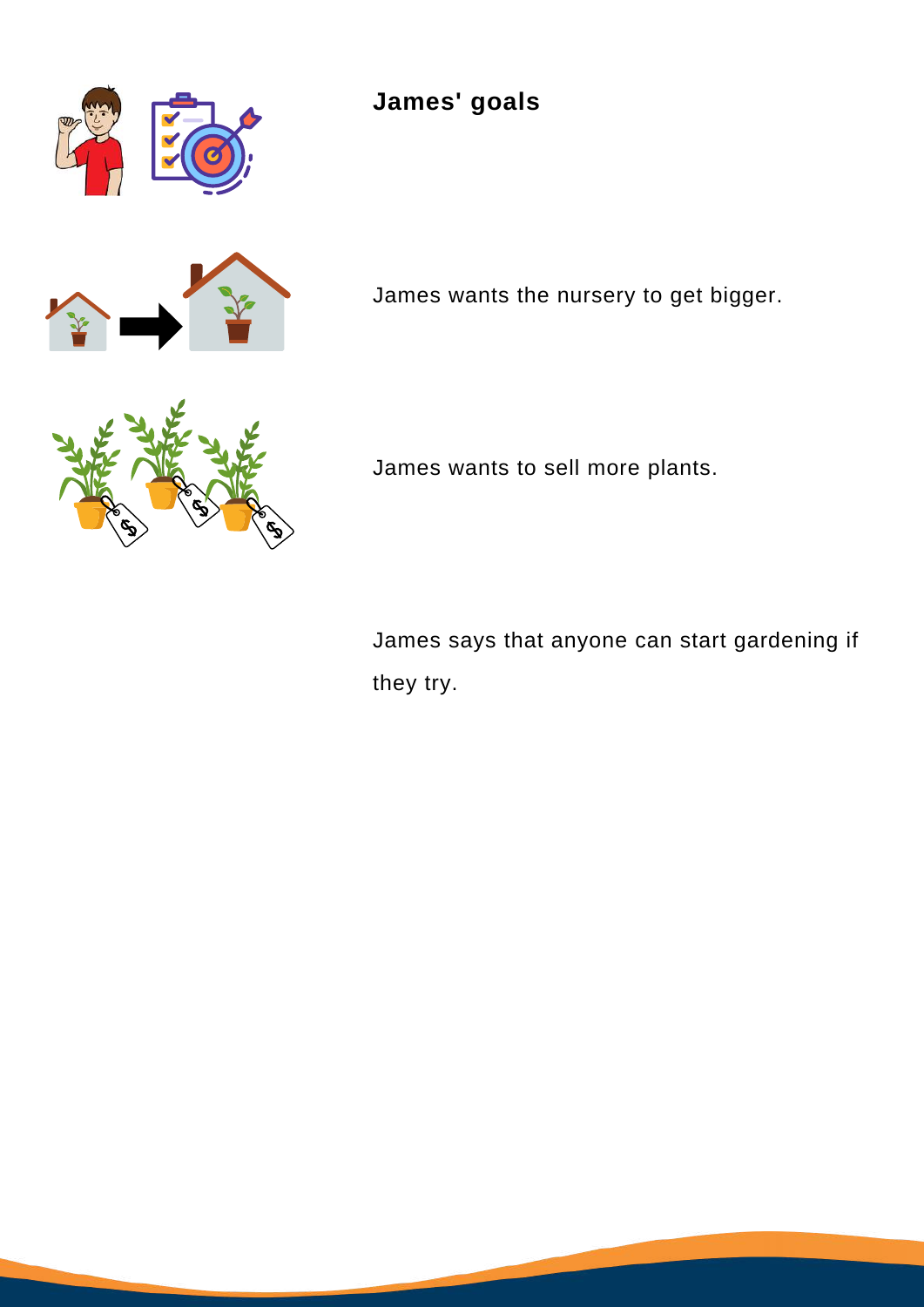#### **Contact us**

If you want to be a supported employee like James then we can help you.



You can find out more about how we can help you on our website.

<https://www.activ.asn.au/what-we-do/employment/>



You can call us



08 9387 0555

You can fill out a form on our website <https://www.activ.asn.au/contact-us/>



You can visit us

327 Cambridge Street Wembley WA 6014